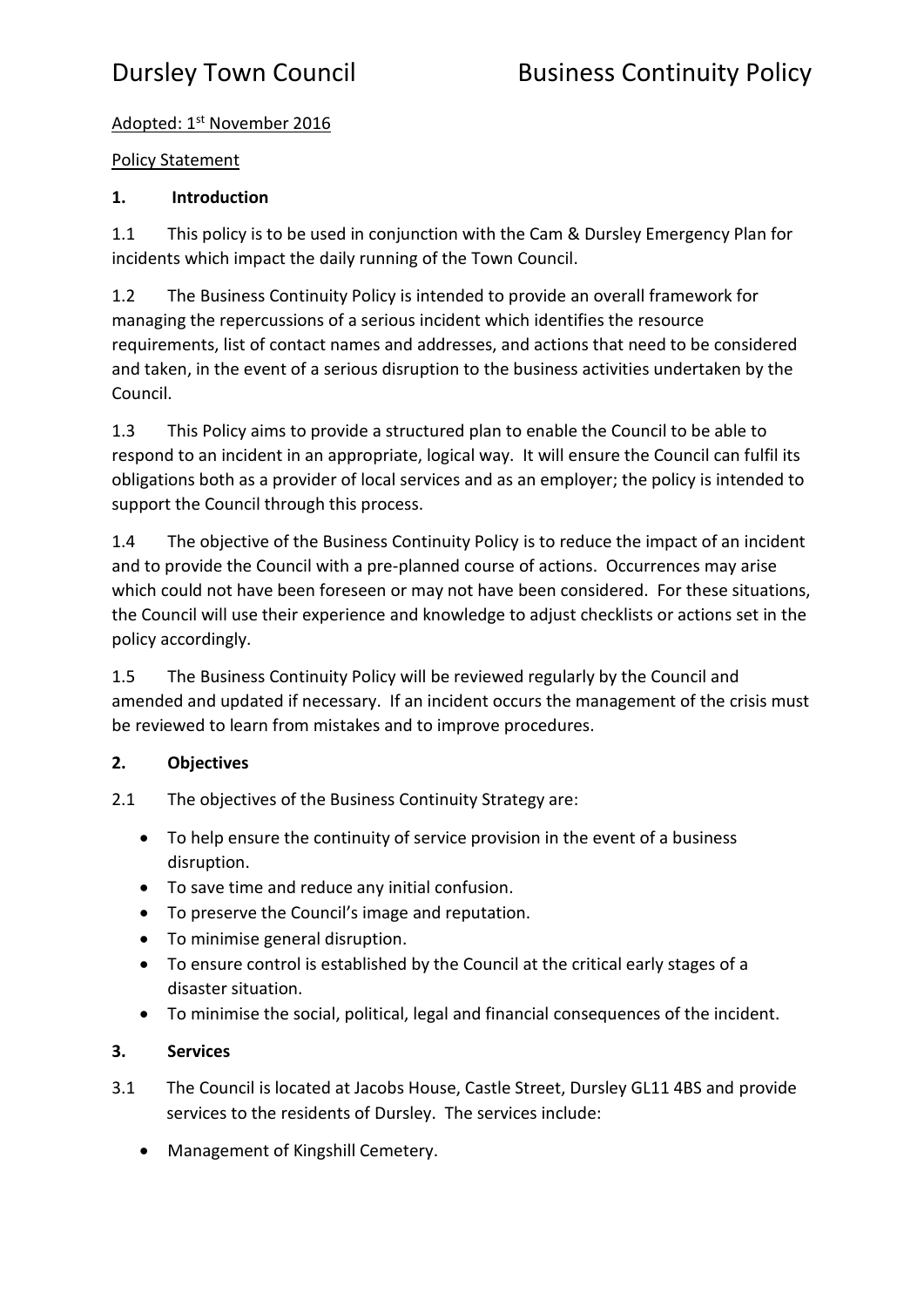- Maintenance of War Memorial Recreation Ground, Kingshill Play Park, Highfields Play Area and other green areas within the town.
- Hire of pitches & changing room facilities at War Memorial Recreation Ground.
- Provision of The Vibe Youth Centre
- 3.2 The Council also provides administrative services including:
	- Review of Planning applications
	- Policy and Financial Management
	- Public Relations / Information provision
	- Civic and Democratic support
	- Community Event organisation and support
	- Neighbourhood Development Plan

### **4. The Plan**

4.1 Recover Team

The Council must identify and appoint a Recovery Team which will convene in the event of a disaster and will decide whether to invoke the necessary recovery plans.

The team will include at a minimum:

- The Town Clerk and/or Deputy Town Clerk
- The Mayor and/or Deputy Mayor
- The Emergency Management Co-ordinator (see Cam & Dursley Emergency Plan)
- 4.2. Alternative Office Accommodation

In the event of Jacobs House not being accessible the alternative office accommodation is located at The Vibe Youth Centre, 3 Parsonage Street, Dursley, GL11 4BW. The Youth Centre has telephone facilities, WI-FI internet access, IT equipment including computers & printer, kitchen and toilet facilities.

The Town Council Key Holders are Clare Nelmes, Peter Hayes & Sue Creswick.

The Town Council own the pavilion within the War Memorial Recreation Ground, which has facilities which could be used in an emergency situation including telephone.

Where possible, the Council will continue to operate with minimum disruption from the office located at Jacobs House, Castle Street, Dursley.

## **5. Priorities**

The Recovery Team priorities will be:

- Staff safety and welfare
- Customer/User safety
- Recovery of essential services
- Legal compliance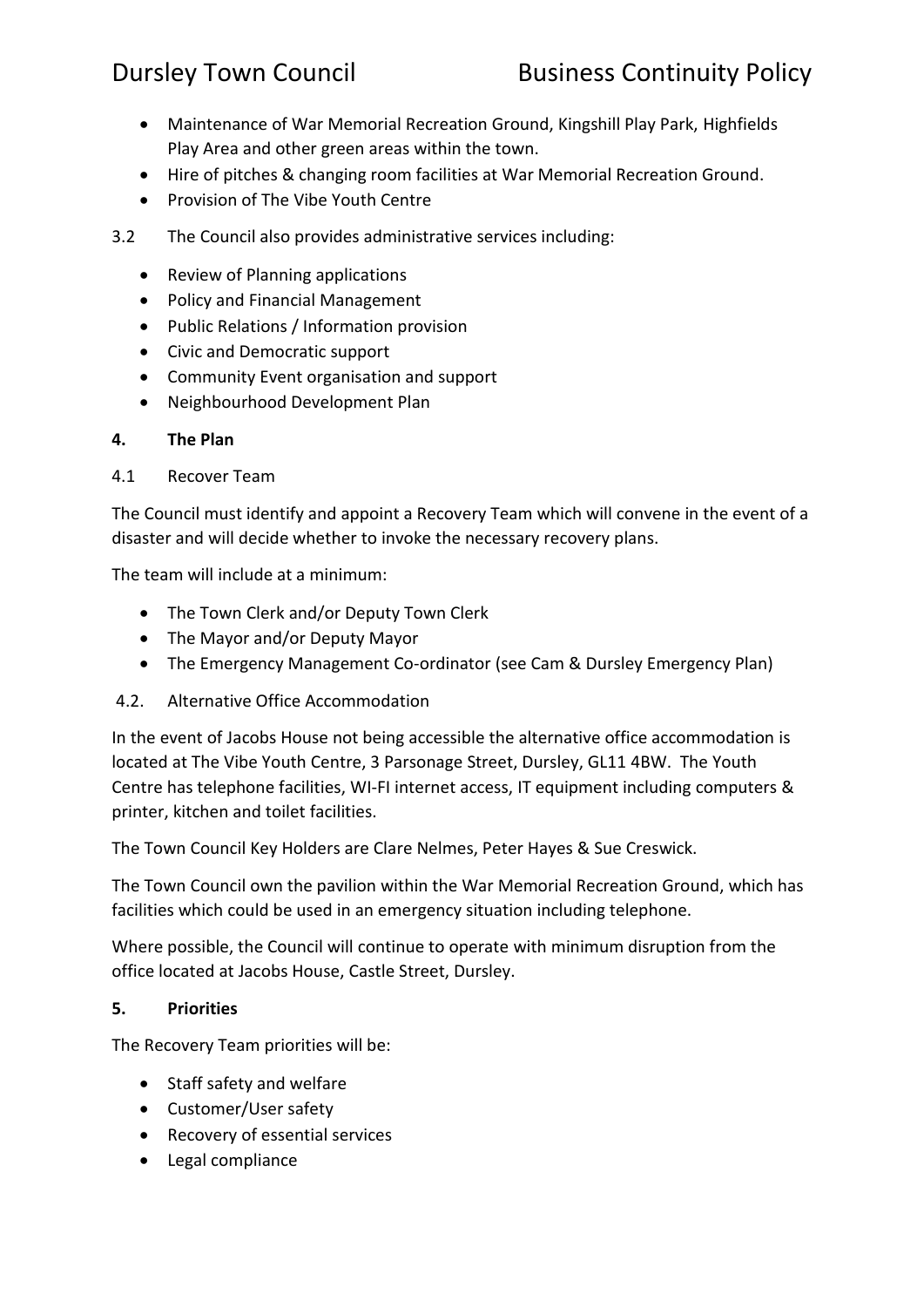- Minimisation of financial loss
- Recovery of all other activities

## **6. Documentation**

6.1 A hard copy of the Business Continuity Policy will be held by the Town Clerk, the Deputy Town Clerk, the Mayor and the Deputy Mayor. A copy of the policy will be available to download from the Town Council website.

Appendix A: List of Councillors and Officers will be available to Councillors and Staff only.

A Business Continuity file on the Management System on the computer will contain all relevant documents. P:/Council Matters/Policies/Business Continuity/

These documents will also be filed in the emergency "box" located on the filing cabinets in the upstairs meeting room at Jacobs House.

## **7. Disruption Scenarios**

7.1 The approach to developing a Business Continuity Policy is firstly to identify different disruption scenarios and then to plan how to deal with them. A number of incidents can affect council operations, for example fire, flood, server failure, acts of terrorism, flu pandemic or prolonged loss of power. Each of these could result in a disruption. The disruptions have been grouped into three categories:

- Council building denial of access to the building or loss of the building.
- Failure of IT or telephone systems.
- Unavailability of key or sufficient staff.

7.2 Council Buildings: Following a business disruption or incident, Jacobs House could be inaccessible for two main reasons:

- Denial of access, meaning that though systems and services are unaffected, staff are unable to gain access to the building. This could happen following incidents such as a security threat, environmental contamination, or a serious event nearby.
- Fire, flood or structural damage could damage or destroy all or part of the building. This could also affect systems.

# 7.3. Failure of Critical IT Service or Telephone System

- Some or all critical IT or the telephone system could be unavailable; for example, a server failure, a cyber-attack, a network problem or the cutting of a communications cable supplying Jacobs House.
- 7.4. Unavailability of Key or Sufficient Staff
	- Staff that support business critical activities could become unavailable. Examples are personal injuries to key members of staff, or flu pandemic affecting a group of staff.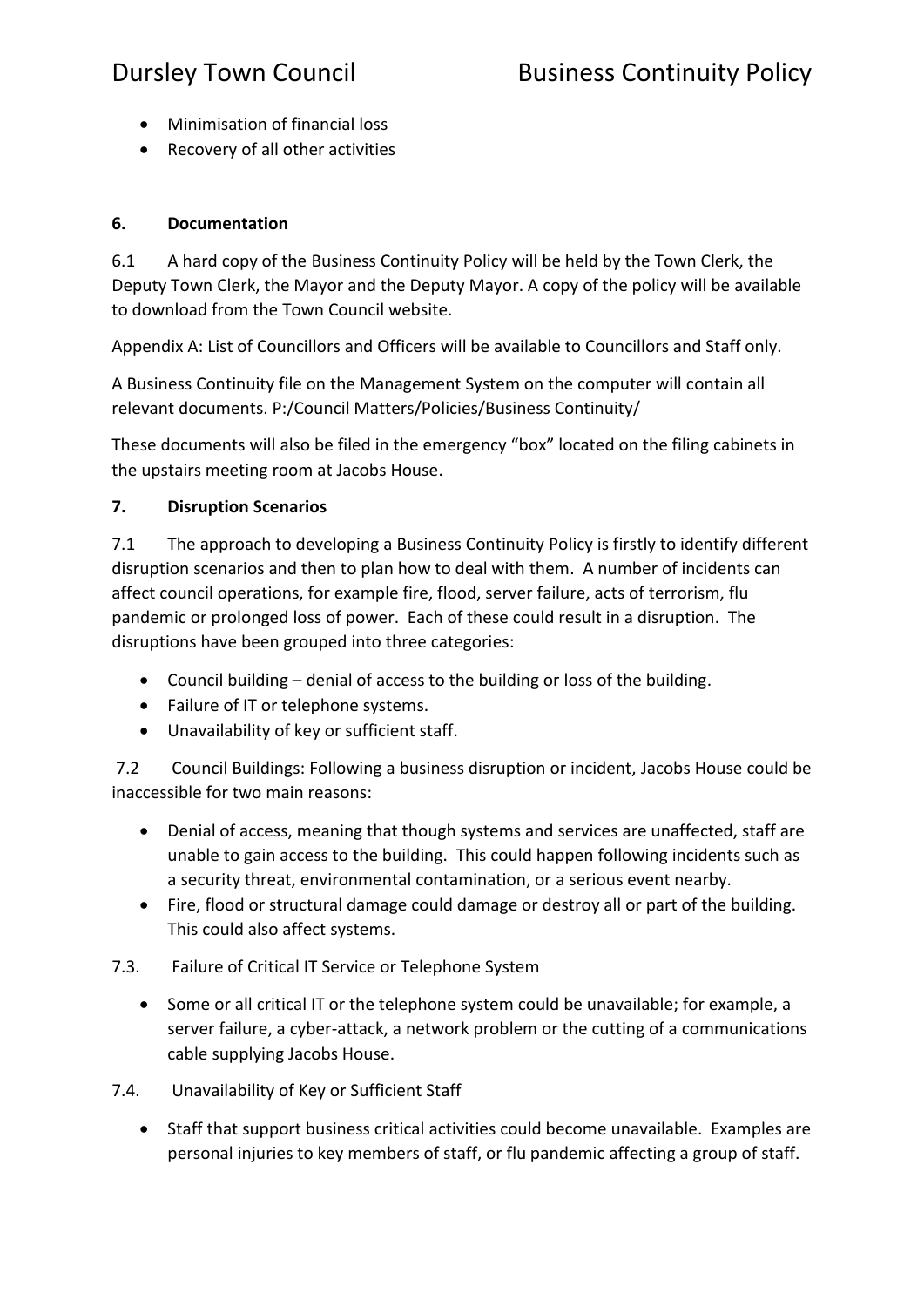## **8. The Response**

## **8.1 Council Buildings**

Should relocation be required from Jacobs House, it would be necessary to identify those pieces of equipment which would be required to ensure the delivery of the Council's essential services; in essence, what standby facilities and equipment would be necessary and which suppliers could be used to provide emergency equipment on a temporary basis.

It may be necessary to make arrangements with third parties regarding the delivery of equipment at short notice by identifying alternative sources.

The Clerk will be responsible for contacting the Council's insurance company to provide details regarding the incident and the level of the losses.

In the event of an unforeseen circumstance and until such time as the emergency incident is declared safe, the following measures should be implemented at these locations:

### Jacobs House

In the event of Jacobs House not being available:

• The Town Clerk to display notices advising of temporary location and emergency contact number.

## The Pavillion, War Memorial Recreational Ground

In the event of the pavilion and/or the WMRG not being available:

- The groundsmen will be based from the Kingshill Cemetery/Jacobs House.
- The Town Clerk will inform the local sports teams and other hirers.
- The entrances to the WMRG will have temporary information signage erected and/or access restricted.

### WMRG, Kingshill and Highfields Play Areas

In the event of the play areas not being available:

- The Town Clerk will contact any contractors due to carry out programmed or routine maintenance works.
- The entrances to the play areas will have temporary information signage erected and/or access restricted.

### Kingshill Cemetery

In the event of the cemetery not being available:

- The Town Clerk will inform the local funeral directors and grave diggers.
- The gates will remain locked (except to emergency vehicles).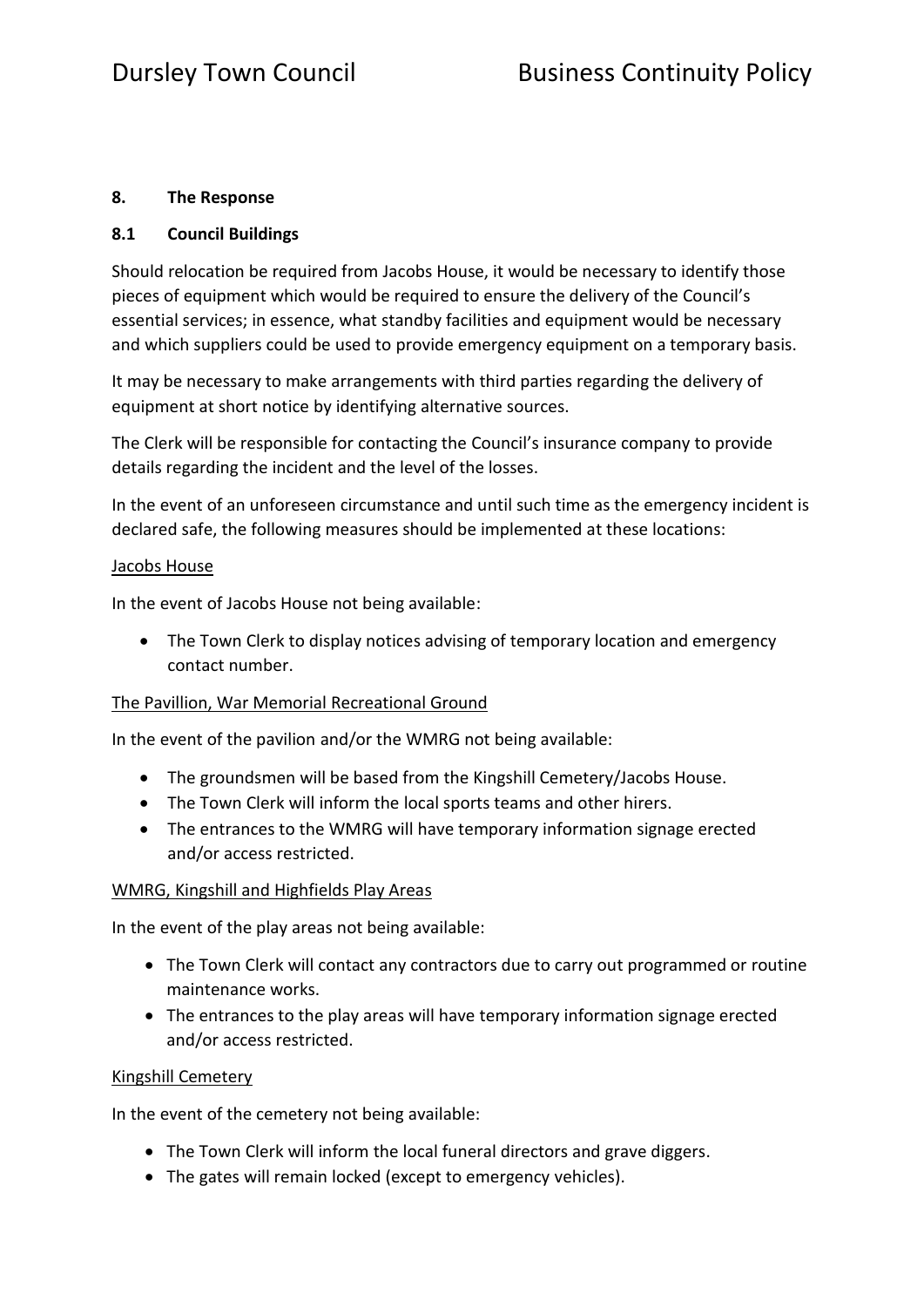## The Vibe Youth Centre

In the event of The Vibe not being available:

- The Town Clerk will inform the representatives from the Tabernacle Church URC.
- The Town Clerk will inform out youth service provider.
- The entrance to the youth centre will have temporary information signage erected and/or access restricted.

Town Council meetings are held in community meeting rooms at the Fire Station, Kingshill Road and the Methodist Church, Castle Street, Dursley. An alternative venue to be arranged in the event of either location not being available subject to the legal requirements of Local Government Act 1972 Sch 12, paras 7 and 23 and Local Government Act 1972 s. 243.

## **8.2 Failure of Critical IT Service or Telephone System**

The Council must be able to respond and recover from a disruption to its information and communications technology, i.e. if relocation is required, additional IT and telephones may be required.

It will be necessary to suspend burial requests until access to the cemetery records are available. An electronic copy is included within the back-up and the original documents are stored within the fire proof safe at Jacobs House.

Current meeting agendas and historical minutes are located on the town council website, with hard copies stored at Jacobs House.

The Council must ensure that regular proper back-ups of our IT software are undertaken and that this information can be restored with immediate effect if required. The back-up will be stored in the fire proof safe at Jacobs House. It may be necessary to provide a new server at short notice which can be done by the Council's IT Consultant.

The Council's IT consultant would be required to install the financial management software and recover the historical information located within the backup.

The Council must consider all forms of communication that it uses, including emails, telephony, (mobile and land line), fax, hand-held radios, and PA systems, and how these will assist in delivering services during an emergency.

Updates will be provided via the Town Council's website and social media pages throughout the emergency period.

In the event of the Town Council website not being available the Town Clerk will contact the service department of our website provider.